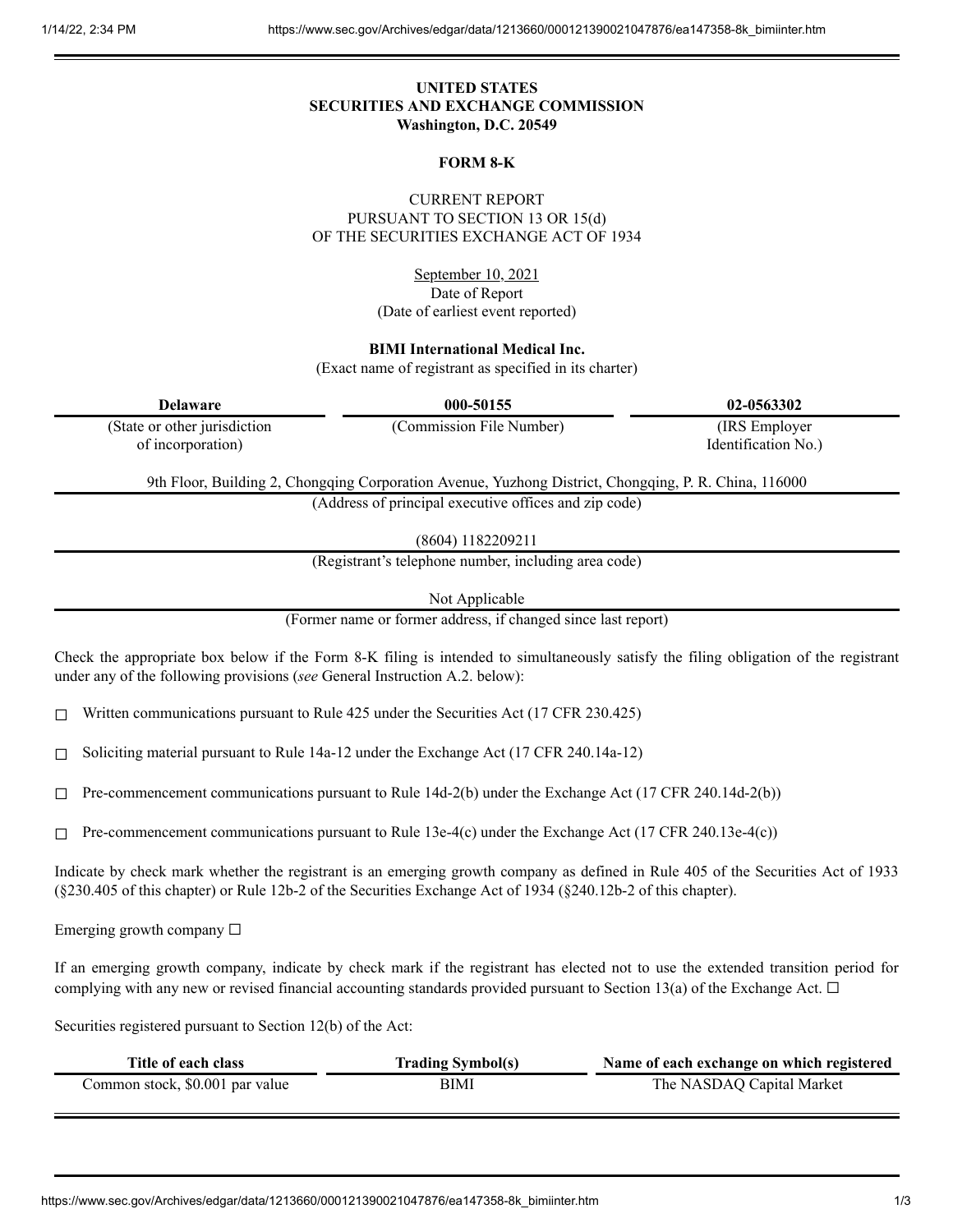#### **Item 1.01 Entry into a Material Definitive Agreement.**

On September 10, 2021, the Registrant entered into a Stock Purchase Agreement (the "Agreement") to acquire Chongqing Zhuoda Pharmaceutical Co., Ltd. ("Zhuoda"), a distributor of pharmaceuticals and biologicals located in Chongqing, the largest city in the southwest regional of the People's Republic of China. Zhuoda's fully owned subsidiary, Chongqing Ganmei Medical Devices Co., Ltd., is engaged in distribution of medical devices and medical supplies.

Pursuant to the Agreement, BIMI will purchase all the issued and outstanding equity interests in Zhuoda in consideration of US\$11,617,500 (RMB 75,000,000). The entire purchase consideration will be paid in shares of BIMI's common stock. At the closing, 2,200,000 shares of common stock of BIMI valued at RMB 43,560,000, or \$3.00 per share (approximately US\$6,600,000) will be issued as partial consideration for the purchase of Zhuoda. The remainder of the purchase price of approximately US\$4,800,000 (RMB 31,680,000), is subject to post-closing adjustments based on the performance of Zhuoda in 2022 and 2023.

If the net profit of Zhuoda in 2022 equals or exceeds the net profit target, which is RMB 5,000,000 (approximately US \$770,000), 50% of the Earnout Amount will be paid to the sellers or their designees by the issuance of 800,000 shares of BIMI's common stock. If the net profit target is not met, a reduced number of shares of BIMI common stock will be issuable based on the ratio of the actual net profit to the net profit target. The sellers or their designees will receive 50% (or a smaller portion) of the Earnout Amount (800,000 shares of BIMI common stock), subject to Zhuoda reaching a similar performance target in 2023.

The closing of the Agreement is expected to take place in late September 2021, subject to necessary regulatory approvals.

The foregoing description of the Agreement does not purport to be complete and is qualified in its entirety by reference to the Agreement, which is filed as Exhibit 4.1 hereto, and is incorporated herein by reference.

### **ITEM 8.01 OTHER INFORMATION**

On September 14, 2021, the Registrant issued a press release announcing the entry into of the Agreement.

A copy of the press release is attached hereto as Exhibit 99.1 and incorporated herein by reference.

The information under this Item 8.01, including Exhibit 99.1, is deemed "furnished" and not "filed" under Section 18 of the Securities Exchange Act of 1934, as amended (the "Exchange Act"), or otherwise subject to the liability of that section, and shall not be incorporated by reference into any registration statement or other document filed under the Securities Act of 1933, as amended, or the Exchange Act, except as shall be expressly set forth by specific reference in such filing.

# **ITEM 9.01 FINANCIAL STATEMENTS AND EXHIBITS.**

| Exhibit | <b>Description</b>                                                          |
|---------|-----------------------------------------------------------------------------|
|         |                                                                             |
| 4.1     | <b>Stock Purchase Agreement dated September 10, 2021</b>                    |
| 99.1    | Press Release dated September 14, 2021                                      |
| 104     | Cover Page Interactive Data File (embedded within the Inline XBRL document) |

1